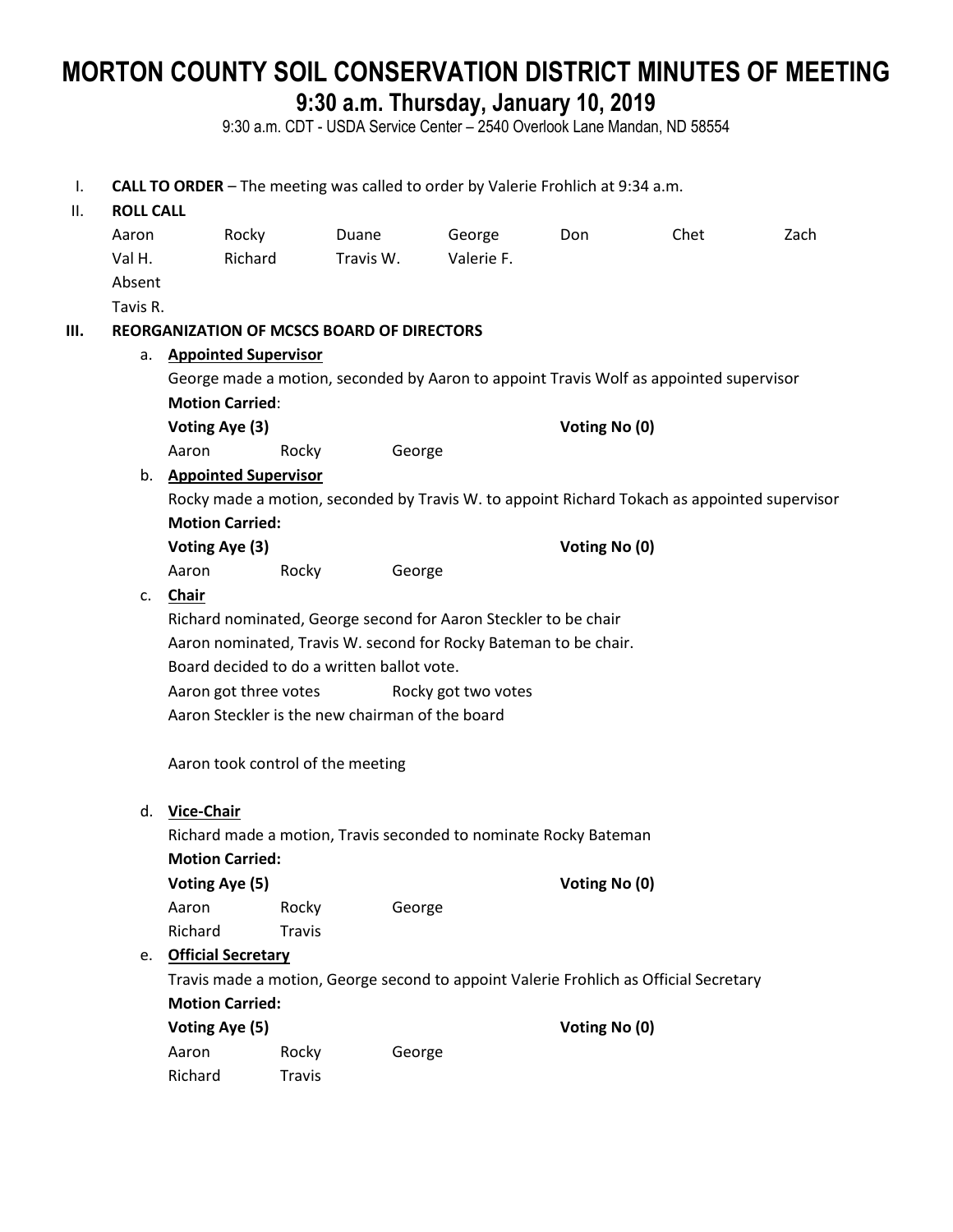# f. **Recording Secretary & Treasurer**

|    |                                                                                                        |                                                    |                                                             | Rocky made a motion, second by Richard to appoint Valerie Frohlich as Recording Secretary & Treasurer |  |
|----|--------------------------------------------------------------------------------------------------------|----------------------------------------------------|-------------------------------------------------------------|-------------------------------------------------------------------------------------------------------|--|
|    | <b>Motion Carried:</b>                                                                                 |                                                    |                                                             |                                                                                                       |  |
|    | Voting Aye (5)                                                                                         |                                                    |                                                             | Voting No (0)                                                                                         |  |
|    | Aaron                                                                                                  | Rocky                                              | George                                                      |                                                                                                       |  |
|    | Richard                                                                                                | <b>Travis</b>                                      |                                                             |                                                                                                       |  |
| g. | <b>Advisory Supervisors</b>                                                                            |                                                    |                                                             |                                                                                                       |  |
|    |                                                                                                        |                                                    |                                                             | Richard made a motion, second by George to appoint Don Tanka, Duane Olsen, Travis Rossow as           |  |
|    | <b>Advisory Board Members</b>                                                                          |                                                    |                                                             |                                                                                                       |  |
|    | <b>Motion Carried:</b>                                                                                 |                                                    |                                                             |                                                                                                       |  |
|    | Voting Aye (5)                                                                                         |                                                    |                                                             | Voting No (0)                                                                                         |  |
|    | Aaron                                                                                                  | Rocky                                              | George                                                      |                                                                                                       |  |
|    | Richard                                                                                                | <b>Travis</b>                                      |                                                             |                                                                                                       |  |
| h. |                                                                                                        |                                                    | <b>RC&amp;D Representative &amp; Area IV Representative</b> |                                                                                                       |  |
|    |                                                                                                        |                                                    |                                                             | Travis made a motion, second by Richard to appoint Duane Olsen as the RC&D and Area IV                |  |
|    | representative                                                                                         |                                                    |                                                             |                                                                                                       |  |
|    | <b>Motion Carried:</b>                                                                                 |                                                    |                                                             |                                                                                                       |  |
|    | Voting Aye (5)                                                                                         |                                                    |                                                             | Voting No (0)                                                                                         |  |
|    | Aaron                                                                                                  | Rocky                                              | George                                                      |                                                                                                       |  |
|    | Richard                                                                                                | <b>Travis</b>                                      |                                                             |                                                                                                       |  |
| i. | <b>RDC Representative</b>                                                                              |                                                    |                                                             |                                                                                                       |  |
|    |                                                                                                        |                                                    |                                                             | Richard made a motion, second by George to appoint Rocky Bateman as the RDC Representative            |  |
|    | <b>Motion Carried:</b>                                                                                 |                                                    |                                                             |                                                                                                       |  |
|    | Voting Aye (5)                                                                                         |                                                    |                                                             | Voting No (0)                                                                                         |  |
|    | Aaron                                                                                                  | Rocky                                              | George                                                      |                                                                                                       |  |
|    | Richard                                                                                                | <b>Travis</b>                                      |                                                             |                                                                                                       |  |
| j. |                                                                                                        | <b>RC&amp;D and Area IV back up Representative</b> |                                                             |                                                                                                       |  |
|    |                                                                                                        |                                                    |                                                             | Richard made a motion, second by Travis to appoint Rocky Bateman as the Back up Representative for    |  |
|    | the RC&D and Area IV                                                                                   |                                                    |                                                             |                                                                                                       |  |
|    | <b>Motion Carried:</b>                                                                                 |                                                    |                                                             |                                                                                                       |  |
|    | Voting Aye (5)                                                                                         |                                                    |                                                             | Voting No (0)                                                                                         |  |
|    | Aaron                                                                                                  | Rocky                                              | George                                                      |                                                                                                       |  |
|    | Richard                                                                                                | <b>Travis</b>                                      |                                                             |                                                                                                       |  |
| k. | <b>Personnel Committee</b>                                                                             |                                                    |                                                             |                                                                                                       |  |
|    | Richard made a motion, second by George to appoint Travis Wolf, Travis Rossow, and Val Hartman as      |                                                    |                                                             |                                                                                                       |  |
|    | the Personnel Committee                                                                                |                                                    |                                                             |                                                                                                       |  |
|    | <b>Motion Carried:</b>                                                                                 |                                                    |                                                             |                                                                                                       |  |
|    | Voting Aye (5)                                                                                         |                                                    |                                                             | Voting No (0)                                                                                         |  |
|    | Aaron                                                                                                  | Rocky                                              | George                                                      |                                                                                                       |  |
|    | Richard                                                                                                | <b>Travis</b>                                      |                                                             |                                                                                                       |  |
| I. | <b>Financial Committee</b>                                                                             |                                                    |                                                             |                                                                                                       |  |
|    | Travis made a motion, second by George to appoint Aaron Steckler, Richard Tokach, and Valerie Frohlich |                                                    |                                                             |                                                                                                       |  |
|    | as the Financial Committee                                                                             |                                                    |                                                             |                                                                                                       |  |
|    | <b>Motion Carried:</b>                                                                                 |                                                    |                                                             |                                                                                                       |  |
|    | Voting Aye (5)                                                                                         |                                                    |                                                             | Voting No (0)                                                                                         |  |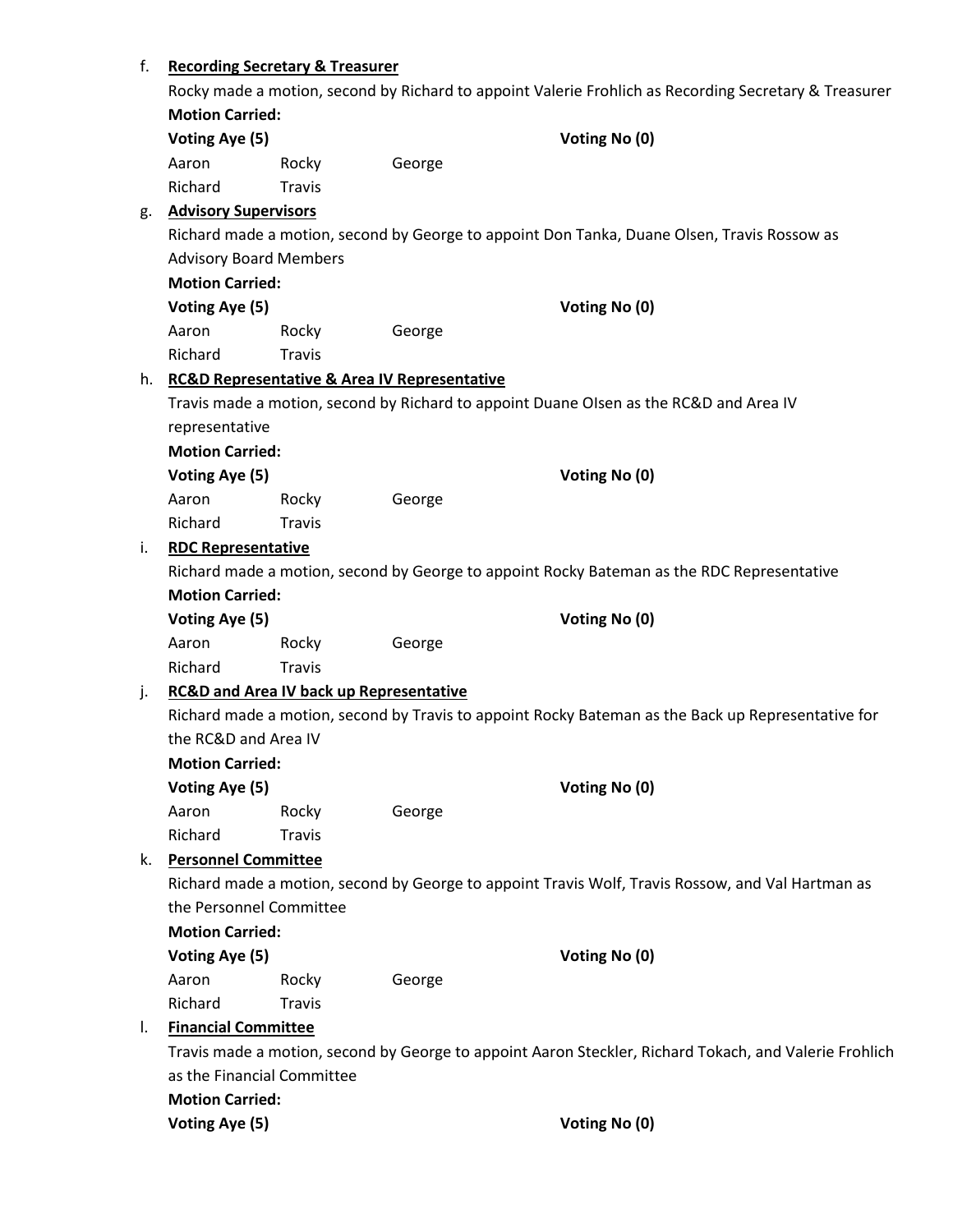|    | Aaron                                                                                                                      | Rocky                                                                                          | George |                                                                                                      |  |
|----|----------------------------------------------------------------------------------------------------------------------------|------------------------------------------------------------------------------------------------|--------|------------------------------------------------------------------------------------------------------|--|
|    | Richard                                                                                                                    | <b>Travis</b>                                                                                  |        |                                                                                                      |  |
|    | m. Equipment Committee                                                                                                     |                                                                                                |        |                                                                                                      |  |
|    |                                                                                                                            |                                                                                                |        | Travis made a motion, second by Richard to appoint Aaron Steckler, George Ferderer, And SCD Staff as |  |
|    | the Equipment Committee                                                                                                    |                                                                                                |        |                                                                                                      |  |
|    | <b>Motion Carried:</b>                                                                                                     |                                                                                                |        |                                                                                                      |  |
|    | Voting Aye (5)                                                                                                             |                                                                                                |        | Voting No (0)                                                                                        |  |
|    | Aaron                                                                                                                      | Rocky                                                                                          | George |                                                                                                      |  |
|    | Richard                                                                                                                    | <b>Travis</b>                                                                                  |        |                                                                                                      |  |
| n. |                                                                                                                            | <b>OMG Board Member</b>                                                                        |        |                                                                                                      |  |
|    |                                                                                                                            | Richard made a motion, second by Rocky to appoint Travis Wolf as the OMG Board Member          |        |                                                                                                      |  |
|    | <b>Motion Carried:</b>                                                                                                     |                                                                                                |        |                                                                                                      |  |
|    | Voting Aye (5)                                                                                                             |                                                                                                |        | Voting No (0)                                                                                        |  |
|    | Aaron                                                                                                                      | Rocky                                                                                          | George |                                                                                                      |  |
|    | Richard                                                                                                                    | Travis                                                                                         |        |                                                                                                      |  |
| о. |                                                                                                                            | <b>Team Member Safety Committee</b>                                                            |        |                                                                                                      |  |
|    |                                                                                                                            |                                                                                                |        | Travis made a motion, second by Richard to appoint the Board Members and SCD Staff as the Team       |  |
|    | <b>Member Safety Committee</b>                                                                                             |                                                                                                |        |                                                                                                      |  |
|    | <b>Motion Carried:</b>                                                                                                     |                                                                                                |        |                                                                                                      |  |
|    | Voting Aye (5)                                                                                                             |                                                                                                |        | Voting No (0)                                                                                        |  |
|    | Aaron                                                                                                                      | Rocky                                                                                          | George |                                                                                                      |  |
|    | Richard                                                                                                                    | <b>Travis</b>                                                                                  |        |                                                                                                      |  |
| p. | <b>Soil Health Representative</b>                                                                                          |                                                                                                |        |                                                                                                      |  |
|    |                                                                                                                            |                                                                                                |        | Richard made a motion, second by George to appoint Rocky, Don and Staff as the soil health           |  |
|    | representative                                                                                                             |                                                                                                |        |                                                                                                      |  |
|    | <b>Motion Carried:</b>                                                                                                     |                                                                                                |        |                                                                                                      |  |
|    | Voting Aye (5)                                                                                                             |                                                                                                |        | Voting No (0)                                                                                        |  |
|    | Aaron                                                                                                                      | Rocky                                                                                          | George |                                                                                                      |  |
|    | Richard                                                                                                                    | <b>Travis</b>                                                                                  |        |                                                                                                      |  |
| q. |                                                                                                                            | <b>Handbook Committee</b>                                                                      |        |                                                                                                      |  |
|    | Richard made a motion, second by Travis to appoint Rocky and SCD Staff as the handbook committee<br><b>Motion Carried:</b> |                                                                                                |        |                                                                                                      |  |
|    | Voting Aye (5)                                                                                                             |                                                                                                |        | Voting No (0)                                                                                        |  |
|    | Aaron                                                                                                                      | Rocky                                                                                          | George |                                                                                                      |  |
|    | Richard                                                                                                                    | <b>Travis</b>                                                                                  |        |                                                                                                      |  |
| r. | <b>Multi-County Soil Health Workshop</b>                                                                                   |                                                                                                |        |                                                                                                      |  |
|    | Travis made a motion, second by George to appoint Rocky, Don & SCD Staff to the Multi. County Health                       |                                                                                                |        |                                                                                                      |  |
|    | Workshop Committee.                                                                                                        |                                                                                                |        |                                                                                                      |  |
|    | <b>Motion Carried:</b>                                                                                                     |                                                                                                |        |                                                                                                      |  |
|    | Voting Aye (5)                                                                                                             |                                                                                                |        | Voting No (0)                                                                                        |  |
|    | Aaron                                                                                                                      | Rocky                                                                                          | George |                                                                                                      |  |
|    | Richard                                                                                                                    | <b>Travis</b>                                                                                  |        |                                                                                                      |  |
| s. |                                                                                                                            | <b>Women's Ag Night Committee</b>                                                              |        |                                                                                                      |  |
|    |                                                                                                                            | Travis made a motion, second by Richard to appoint Aaron and SCD Staff to the Women's Ag Night |        |                                                                                                      |  |
|    | Committee                                                                                                                  |                                                                                                |        |                                                                                                      |  |
|    | <b>Motion Carried:</b>                                                                                                     |                                                                                                |        |                                                                                                      |  |
|    |                                                                                                                            |                                                                                                |        |                                                                                                      |  |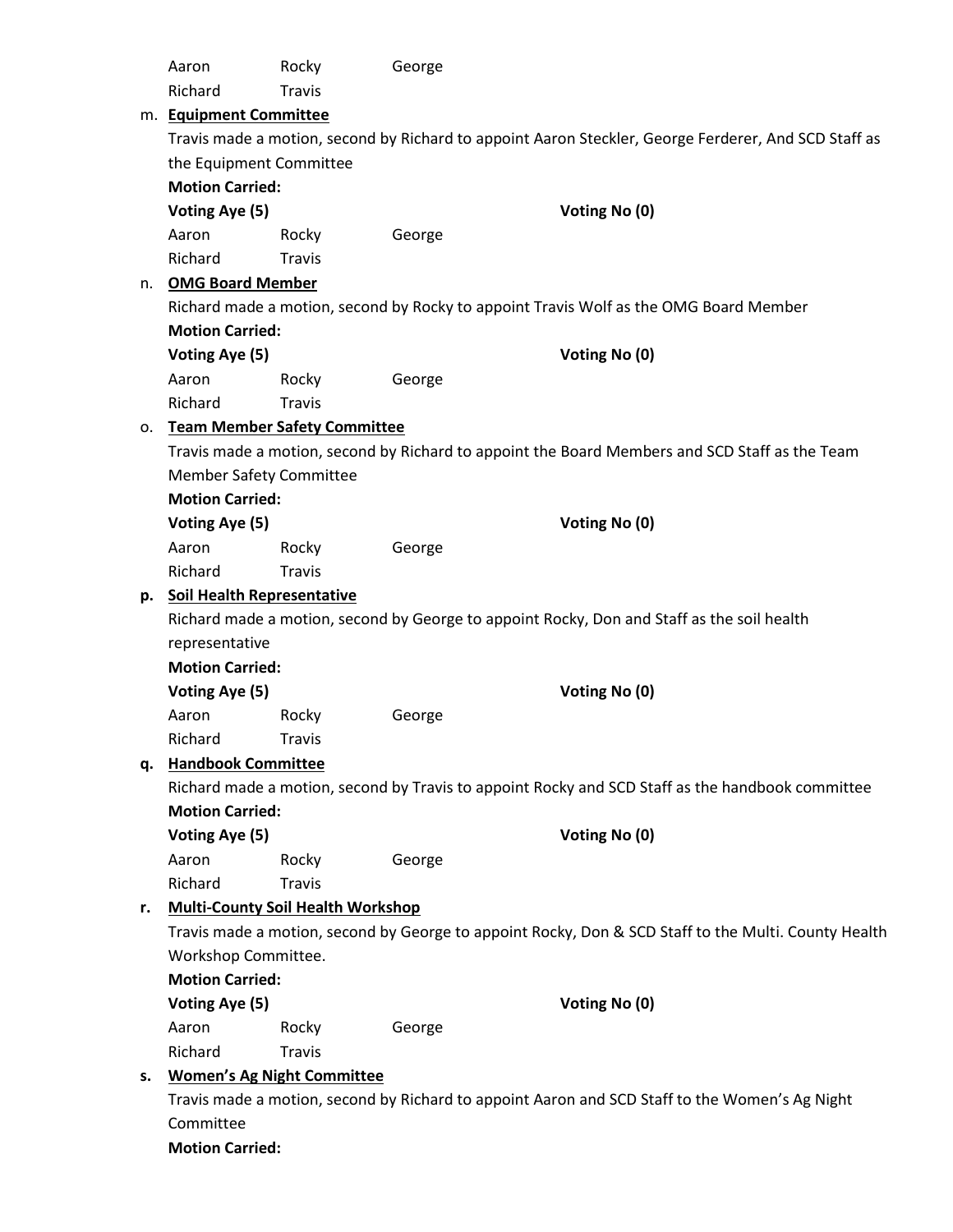| Aaron<br>Rocky<br>George<br>Richard<br>Travis<br><b>Scholarship Committee</b><br>t.<br>Travis made a motion, second by Rocky to appoint Richard and SCD Staff to the Scholarship Committee<br><b>Motion Carried:</b><br>Voting Aye (5)<br>Voting No (0)<br>George<br>Aaron<br>Rocky<br>Richard<br><b>Travis</b><br>u. Tree Pricing Committee<br>Richard made a motion, second by Travis to appoint George and SCD staff to the Tree Price Committee<br><b>Motion Carried:</b><br>Voting Aye (5)<br>Voting No (0)<br>George<br>Aaron<br>Rocky<br>Richard<br><b>Travis</b><br>IV.<br><b>MINUTES OF PREVIOUS MEETING</b><br>Discussed unable to open emails with minutes and finances to big of file. Send in three separate files.<br>George made a motion, seconded by Richard to approve the December 13 <sup>th</sup> , 2018 meeting minutes.<br><b>Motion Carried:</b><br>Voting Aye (5)<br>Voting No (0)<br>George<br>Aaron<br>Rocky<br>Richard<br>Travis<br>TREASURE'S REPORT - Richard made a motion, second by Travis to approve the district & 319 financial reports<br>V.<br>as submitted by Valerie Frohlich.<br><b>Motion Carried:</b><br>Voting No (0)<br>Voting Aye (5)<br>Aaron<br>Rocky<br>George<br>Richard<br>Travis<br><b>OLD BUSINESS</b><br>VI.<br>Newsletter is due January 11 <sup>th</sup> .<br>а.<br>the board asked to put new board members in the newsletter, along with scholarship info, and<br>achievement winner. |
|-------------------------------------------------------------------------------------------------------------------------------------------------------------------------------------------------------------------------------------------------------------------------------------------------------------------------------------------------------------------------------------------------------------------------------------------------------------------------------------------------------------------------------------------------------------------------------------------------------------------------------------------------------------------------------------------------------------------------------------------------------------------------------------------------------------------------------------------------------------------------------------------------------------------------------------------------------------------------------------------------------------------------------------------------------------------------------------------------------------------------------------------------------------------------------------------------------------------------------------------------------------------------------------------------------------------------------------------------------------------------------------------------------------------------------------------------|
|                                                                                                                                                                                                                                                                                                                                                                                                                                                                                                                                                                                                                                                                                                                                                                                                                                                                                                                                                                                                                                                                                                                                                                                                                                                                                                                                                                                                                                                 |
|                                                                                                                                                                                                                                                                                                                                                                                                                                                                                                                                                                                                                                                                                                                                                                                                                                                                                                                                                                                                                                                                                                                                                                                                                                                                                                                                                                                                                                                 |
|                                                                                                                                                                                                                                                                                                                                                                                                                                                                                                                                                                                                                                                                                                                                                                                                                                                                                                                                                                                                                                                                                                                                                                                                                                                                                                                                                                                                                                                 |
|                                                                                                                                                                                                                                                                                                                                                                                                                                                                                                                                                                                                                                                                                                                                                                                                                                                                                                                                                                                                                                                                                                                                                                                                                                                                                                                                                                                                                                                 |
|                                                                                                                                                                                                                                                                                                                                                                                                                                                                                                                                                                                                                                                                                                                                                                                                                                                                                                                                                                                                                                                                                                                                                                                                                                                                                                                                                                                                                                                 |
|                                                                                                                                                                                                                                                                                                                                                                                                                                                                                                                                                                                                                                                                                                                                                                                                                                                                                                                                                                                                                                                                                                                                                                                                                                                                                                                                                                                                                                                 |
|                                                                                                                                                                                                                                                                                                                                                                                                                                                                                                                                                                                                                                                                                                                                                                                                                                                                                                                                                                                                                                                                                                                                                                                                                                                                                                                                                                                                                                                 |
|                                                                                                                                                                                                                                                                                                                                                                                                                                                                                                                                                                                                                                                                                                                                                                                                                                                                                                                                                                                                                                                                                                                                                                                                                                                                                                                                                                                                                                                 |
|                                                                                                                                                                                                                                                                                                                                                                                                                                                                                                                                                                                                                                                                                                                                                                                                                                                                                                                                                                                                                                                                                                                                                                                                                                                                                                                                                                                                                                                 |
|                                                                                                                                                                                                                                                                                                                                                                                                                                                                                                                                                                                                                                                                                                                                                                                                                                                                                                                                                                                                                                                                                                                                                                                                                                                                                                                                                                                                                                                 |
|                                                                                                                                                                                                                                                                                                                                                                                                                                                                                                                                                                                                                                                                                                                                                                                                                                                                                                                                                                                                                                                                                                                                                                                                                                                                                                                                                                                                                                                 |
|                                                                                                                                                                                                                                                                                                                                                                                                                                                                                                                                                                                                                                                                                                                                                                                                                                                                                                                                                                                                                                                                                                                                                                                                                                                                                                                                                                                                                                                 |
|                                                                                                                                                                                                                                                                                                                                                                                                                                                                                                                                                                                                                                                                                                                                                                                                                                                                                                                                                                                                                                                                                                                                                                                                                                                                                                                                                                                                                                                 |
|                                                                                                                                                                                                                                                                                                                                                                                                                                                                                                                                                                                                                                                                                                                                                                                                                                                                                                                                                                                                                                                                                                                                                                                                                                                                                                                                                                                                                                                 |
|                                                                                                                                                                                                                                                                                                                                                                                                                                                                                                                                                                                                                                                                                                                                                                                                                                                                                                                                                                                                                                                                                                                                                                                                                                                                                                                                                                                                                                                 |
|                                                                                                                                                                                                                                                                                                                                                                                                                                                                                                                                                                                                                                                                                                                                                                                                                                                                                                                                                                                                                                                                                                                                                                                                                                                                                                                                                                                                                                                 |
|                                                                                                                                                                                                                                                                                                                                                                                                                                                                                                                                                                                                                                                                                                                                                                                                                                                                                                                                                                                                                                                                                                                                                                                                                                                                                                                                                                                                                                                 |
|                                                                                                                                                                                                                                                                                                                                                                                                                                                                                                                                                                                                                                                                                                                                                                                                                                                                                                                                                                                                                                                                                                                                                                                                                                                                                                                                                                                                                                                 |
|                                                                                                                                                                                                                                                                                                                                                                                                                                                                                                                                                                                                                                                                                                                                                                                                                                                                                                                                                                                                                                                                                                                                                                                                                                                                                                                                                                                                                                                 |
|                                                                                                                                                                                                                                                                                                                                                                                                                                                                                                                                                                                                                                                                                                                                                                                                                                                                                                                                                                                                                                                                                                                                                                                                                                                                                                                                                                                                                                                 |
|                                                                                                                                                                                                                                                                                                                                                                                                                                                                                                                                                                                                                                                                                                                                                                                                                                                                                                                                                                                                                                                                                                                                                                                                                                                                                                                                                                                                                                                 |
|                                                                                                                                                                                                                                                                                                                                                                                                                                                                                                                                                                                                                                                                                                                                                                                                                                                                                                                                                                                                                                                                                                                                                                                                                                                                                                                                                                                                                                                 |
|                                                                                                                                                                                                                                                                                                                                                                                                                                                                                                                                                                                                                                                                                                                                                                                                                                                                                                                                                                                                                                                                                                                                                                                                                                                                                                                                                                                                                                                 |
|                                                                                                                                                                                                                                                                                                                                                                                                                                                                                                                                                                                                                                                                                                                                                                                                                                                                                                                                                                                                                                                                                                                                                                                                                                                                                                                                                                                                                                                 |
|                                                                                                                                                                                                                                                                                                                                                                                                                                                                                                                                                                                                                                                                                                                                                                                                                                                                                                                                                                                                                                                                                                                                                                                                                                                                                                                                                                                                                                                 |
|                                                                                                                                                                                                                                                                                                                                                                                                                                                                                                                                                                                                                                                                                                                                                                                                                                                                                                                                                                                                                                                                                                                                                                                                                                                                                                                                                                                                                                                 |
|                                                                                                                                                                                                                                                                                                                                                                                                                                                                                                                                                                                                                                                                                                                                                                                                                                                                                                                                                                                                                                                                                                                                                                                                                                                                                                                                                                                                                                                 |
|                                                                                                                                                                                                                                                                                                                                                                                                                                                                                                                                                                                                                                                                                                                                                                                                                                                                                                                                                                                                                                                                                                                                                                                                                                                                                                                                                                                                                                                 |
|                                                                                                                                                                                                                                                                                                                                                                                                                                                                                                                                                                                                                                                                                                                                                                                                                                                                                                                                                                                                                                                                                                                                                                                                                                                                                                                                                                                                                                                 |
|                                                                                                                                                                                                                                                                                                                                                                                                                                                                                                                                                                                                                                                                                                                                                                                                                                                                                                                                                                                                                                                                                                                                                                                                                                                                                                                                                                                                                                                 |
| b. Chet Zapzalka was hired as the 319 Watershed Coordinator. The personal committee feels he can                                                                                                                                                                                                                                                                                                                                                                                                                                                                                                                                                                                                                                                                                                                                                                                                                                                                                                                                                                                                                                                                                                                                                                                                                                                                                                                                                |
| transfer to this position without being put on probation.                                                                                                                                                                                                                                                                                                                                                                                                                                                                                                                                                                                                                                                                                                                                                                                                                                                                                                                                                                                                                                                                                                                                                                                                                                                                                                                                                                                       |
| Travis made a motion, second by Rocky to allow Chet to transfer jobs and not have a probation period.                                                                                                                                                                                                                                                                                                                                                                                                                                                                                                                                                                                                                                                                                                                                                                                                                                                                                                                                                                                                                                                                                                                                                                                                                                                                                                                                           |
| <b>Motion Carried:</b>                                                                                                                                                                                                                                                                                                                                                                                                                                                                                                                                                                                                                                                                                                                                                                                                                                                                                                                                                                                                                                                                                                                                                                                                                                                                                                                                                                                                                          |
| Voting Aye (5)<br>Voting No (0)                                                                                                                                                                                                                                                                                                                                                                                                                                                                                                                                                                                                                                                                                                                                                                                                                                                                                                                                                                                                                                                                                                                                                                                                                                                                                                                                                                                                                 |
| Aaron<br>George<br>Rocky                                                                                                                                                                                                                                                                                                                                                                                                                                                                                                                                                                                                                                                                                                                                                                                                                                                                                                                                                                                                                                                                                                                                                                                                                                                                                                                                                                                                                        |
| Richard<br><b>Travis</b>                                                                                                                                                                                                                                                                                                                                                                                                                                                                                                                                                                                                                                                                                                                                                                                                                                                                                                                                                                                                                                                                                                                                                                                                                                                                                                                                                                                                                        |
| Rocky made a motion, second by Richard to allow the personnel committee to hire for the District Tech<br>c.                                                                                                                                                                                                                                                                                                                                                                                                                                                                                                                                                                                                                                                                                                                                                                                                                                                                                                                                                                                                                                                                                                                                                                                                                                                                                                                                     |
| position.                                                                                                                                                                                                                                                                                                                                                                                                                                                                                                                                                                                                                                                                                                                                                                                                                                                                                                                                                                                                                                                                                                                                                                                                                                                                                                                                                                                                                                       |
| <b>Motion Carried:</b>                                                                                                                                                                                                                                                                                                                                                                                                                                                                                                                                                                                                                                                                                                                                                                                                                                                                                                                                                                                                                                                                                                                                                                                                                                                                                                                                                                                                                          |
| Voting No (0)<br>Voting Aye (5)                                                                                                                                                                                                                                                                                                                                                                                                                                                                                                                                                                                                                                                                                                                                                                                                                                                                                                                                                                                                                                                                                                                                                                                                                                                                                                                                                                                                                 |
| Aaron<br>Rocky<br>George                                                                                                                                                                                                                                                                                                                                                                                                                                                                                                                                                                                                                                                                                                                                                                                                                                                                                                                                                                                                                                                                                                                                                                                                                                                                                                                                                                                                                        |
| Richard<br><b>Travis</b>                                                                                                                                                                                                                                                                                                                                                                                                                                                                                                                                                                                                                                                                                                                                                                                                                                                                                                                                                                                                                                                                                                                                                                                                                                                                                                                                                                                                                        |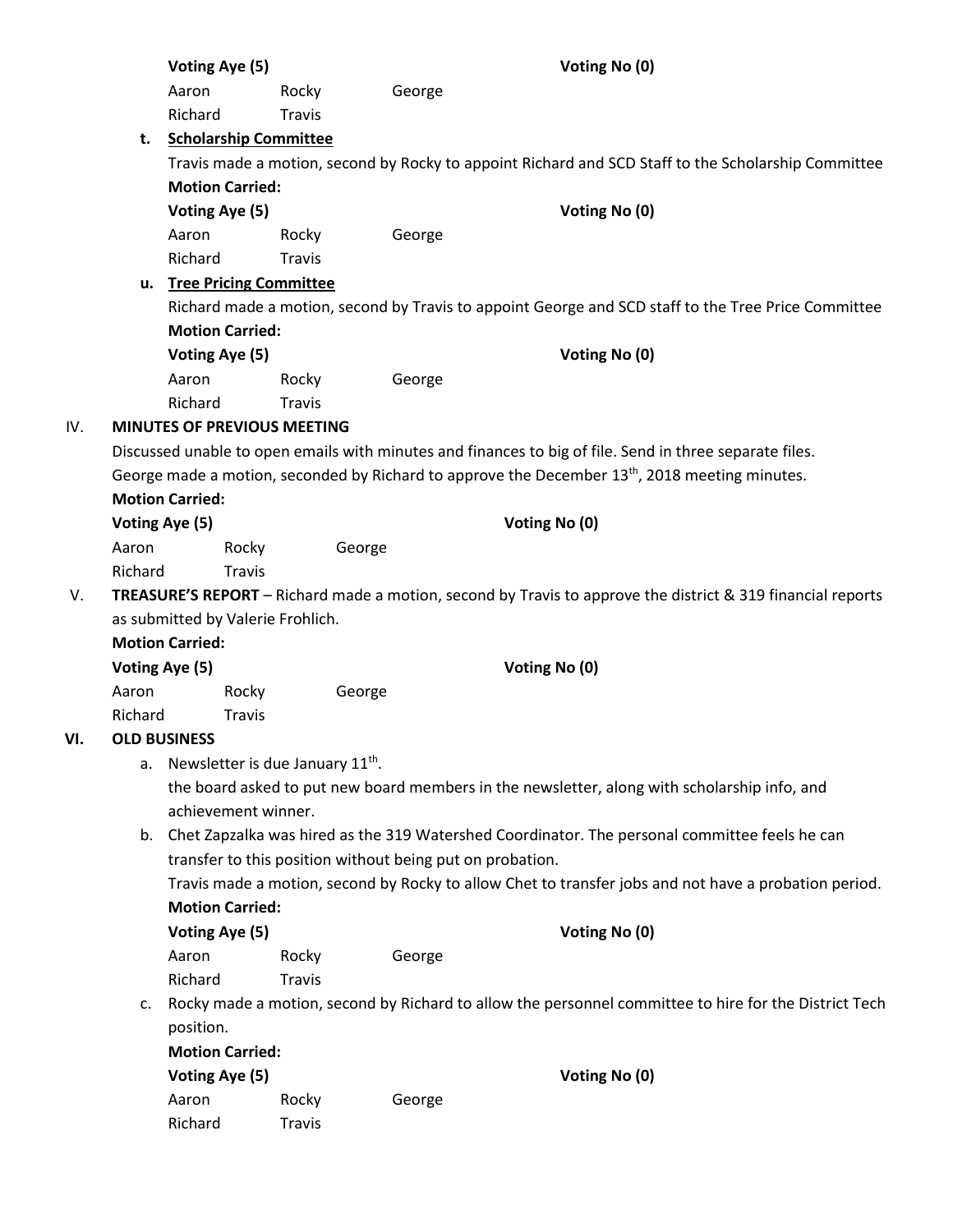- d. Hiring of the Intern Three people applied all from out of state and Chet contacted them and has not heard back from any of them. Will put the job out there again on college web sites around the state.
- e. Scholarship Repost on website, Facebook, newsletter, and schools. Application dead line is March  $1^{st}$ to review and decided at the next board meeting. The award will be given in April/May.
- f. Handbook Need update from Morton County Human Resource person.
- g. Safety Book Morton County Soil Conservation needs to have a safety handbook put in place. Richard made a motion, second by Travis to have Rocky, Val H. & SCD Staff work on it along with help from the Morton County for guide lines.

| <b>Motion Carried:</b><br>Voting Aye (5) |        |        | Voting No (0) |
|------------------------------------------|--------|--------|---------------|
| Aaron                                    | Rocky  | George |               |
| Richard                                  | Travis |        |               |

# **VII. REVIEW WORK PLAN/CALENDAR**

a. Workplan – needs a total re-do. Need to work with the state, Jim Collins, Bruce Schmidt and start working on out work plan. Possible be the test pilot for the new NDSU program they are coming out with.

Richard made a motion, second by Rocky to contact Bruce to get started on our workplan and to be their test pilot.

| <b>Motion Carried:</b> |               |        |  |
|------------------------|---------------|--------|--|
| Voting Aye (5)         |               |        |  |
| Aaron                  | Rocky         | George |  |
| Richard                | <b>Travis</b> |        |  |

**Voting Aye (5) Voting No (0)**

**Voting Aye (5) Voting No (0)**

# b. Soil Health Workshop

There is a scheduled meeting to go over final touches for the Farming and Ranching for the Bottom Line, on Friday January 11<sup>th</sup>, all board members are welcome to attend. Also, reminder to anyone who wants to attend they need to RSVP.

#### **VIII. NEW BUSINESS**

a. Personnel Report – Yearly reviews have to be done with all employees.

Richard made a motion, second by Rocky to increase their initial pay with 2% cost of living raise, retro to start of the pay period, and for the personnel committee to decide on the employee pay raise at time of review.

| <b>Motion Carried:</b> |               |        |  |
|------------------------|---------------|--------|--|
| Voting Aye (5)         |               |        |  |
| Aaron                  | Rocky         | George |  |
| Richard                | <b>Travis</b> |        |  |

b. Review of Personal handbook -general employment section 9

Val H. – wanted clarification on flexible schedule. Comp time is 1 ½ times in hours not dollars. Work schedule change from 8-4:30, if it's a one-time thing Val H. approve. If it is for a long period of time the board will need to approve. Vacation Val H. can approve. Val H. can handle SCD employee requests unless it is getting abused and then the board will have to step in.

Suggested adding a section for Government shut down periods on what the SCD staff needs to do.

c. Advisory Supervisors – We need to get more people involved on our board. Would like to see more diversity, women, younger. Suggestions to call Steph Hille and Greg Werner to see if they would be interested in sitting in on a couple meetings. Richard will contact Steph Hille and Aaron will contact Greg Werner.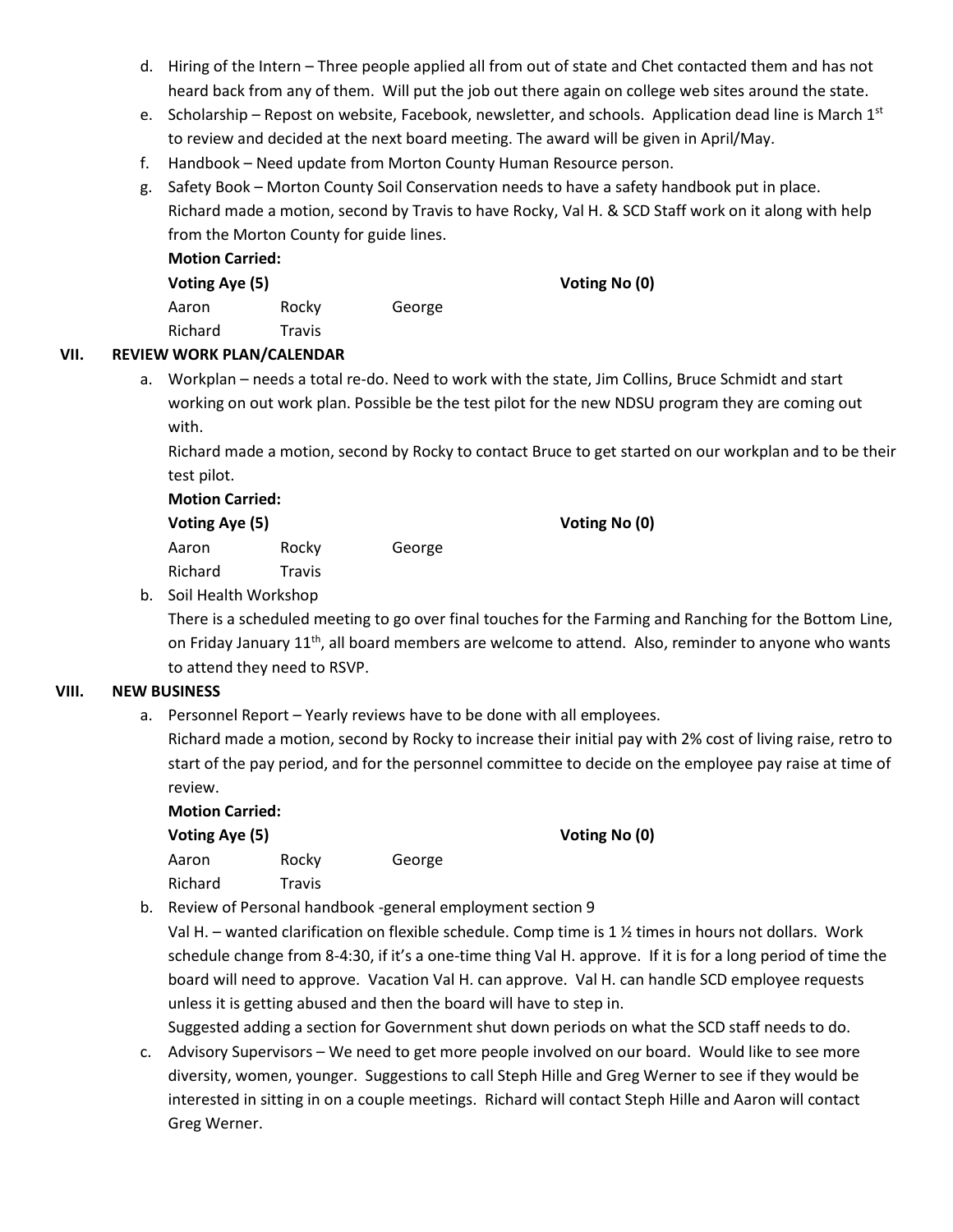### **IX. REPORT OF DISTRICT PROGRAMS**

a. OMG – four contracts closed, three waiting for payment, one waiting for paperwork. Continue funding through June1st, 2020 per Connie from Grant County. Start the reapplying process this summer.

# **X. REPORT OF DISTRICT EMPLOYEES**

- a. District Technician
	- i. Left message for Tim Kuntz to drive tractor for this planting season. No answer yet. This year we have 140 thousand feet of trees to plant along with fabric. Last year they did under 80 thousand. All plantings must be done by the end of May. Pipeline plantings will only pay for certain trees. Start looking for tree planters
	- ii. Christ the King presentation and demo to plant a tree is a go for possible around Arbor Day. They will get a certificate for a free tree they can pick up at the office during a designated time frame. If the new district technician is unable to do the demo Chet would be able to do it.
	- iii. There is a NRCS Personnel Meeting in Jamestown and Val H. though it would be good for Chet to attend.

Travis made a motion, second by Richard to allow Chet to attend the personnel meeting in Jamestown

#### **Motion Carried:**

**Voting Aye (5) Voting No (0)**

Aaron Rocky George Richard Travis

- b. District Secretary
	- i. Received eight sponsor letters back. Send new sponsor letters to new businesses and to banks.
	- ii. Women's Ag Night Need an opening speaker. Planning on doing a speaker on Wine and Cheese.
- c. 319 Watershed Coordinator
	- i. Training to be scheduled with Greg Sandness.
		- Signed final checks for Northeast and will be starting Danzig Dam/Hailstone Creek

# **XI. SPECIAL COMMITTEE**

a. Locally Lead – Scheduled for February  $14<sup>th</sup>$  at 1:00 pm at the Farm Credit Conference room. Contacted Bruce Schmidt and Jim Collins to attend and Bruce is a no waiting to hear back on Jim. Went over list of attendees, would like to get input from the bottom up. Will send out letter and survey next week with a stamped return envelope.

Richard left meeting at 12:15pm

- b. Mentor Program would like to see it come back.
- c. RC&D had meeting on  $15<sup>th</sup>$  not sure of committee they are looking at closing and dissolving the company

# **XII. REPORT OF COOPERATING AGENCIES**

- a. District Conservationist Val Hartman Attached is her report
	- She will be out of the office January 22-25<sup>th</sup>.
- b. County Extension Agent Vacant
- c. Farm Bill Specialist Zach Compson Working on grazing plans